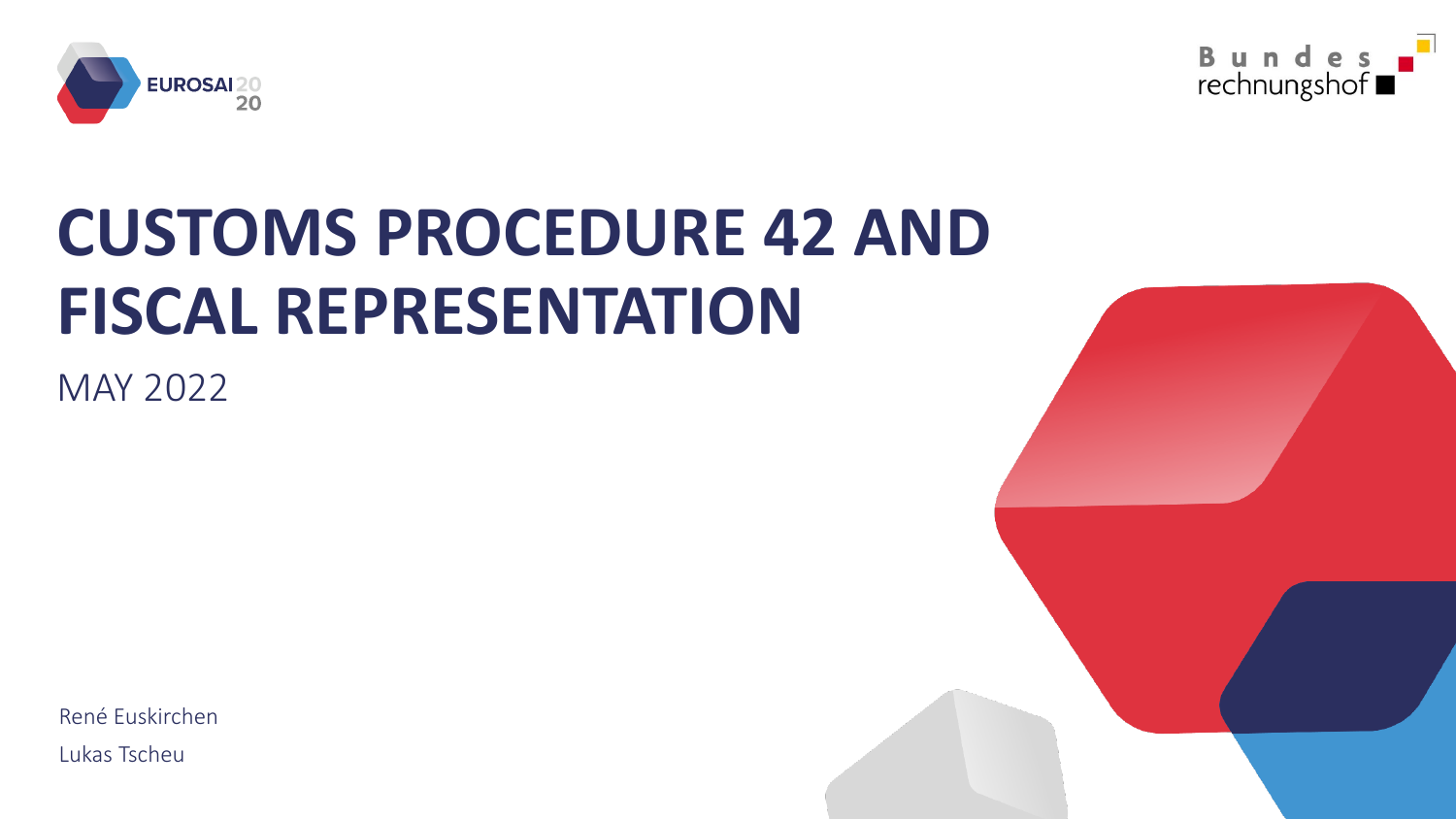#### **Content**

#### I. Customs Procedure 42

- Customs Procedure 42 at a glance
- Declaration duties

#### II. Fiscal representation

- Legal requirements
- Turnover tax-related risks
- Audits of the German SAI

#### III. European Court of Auditors



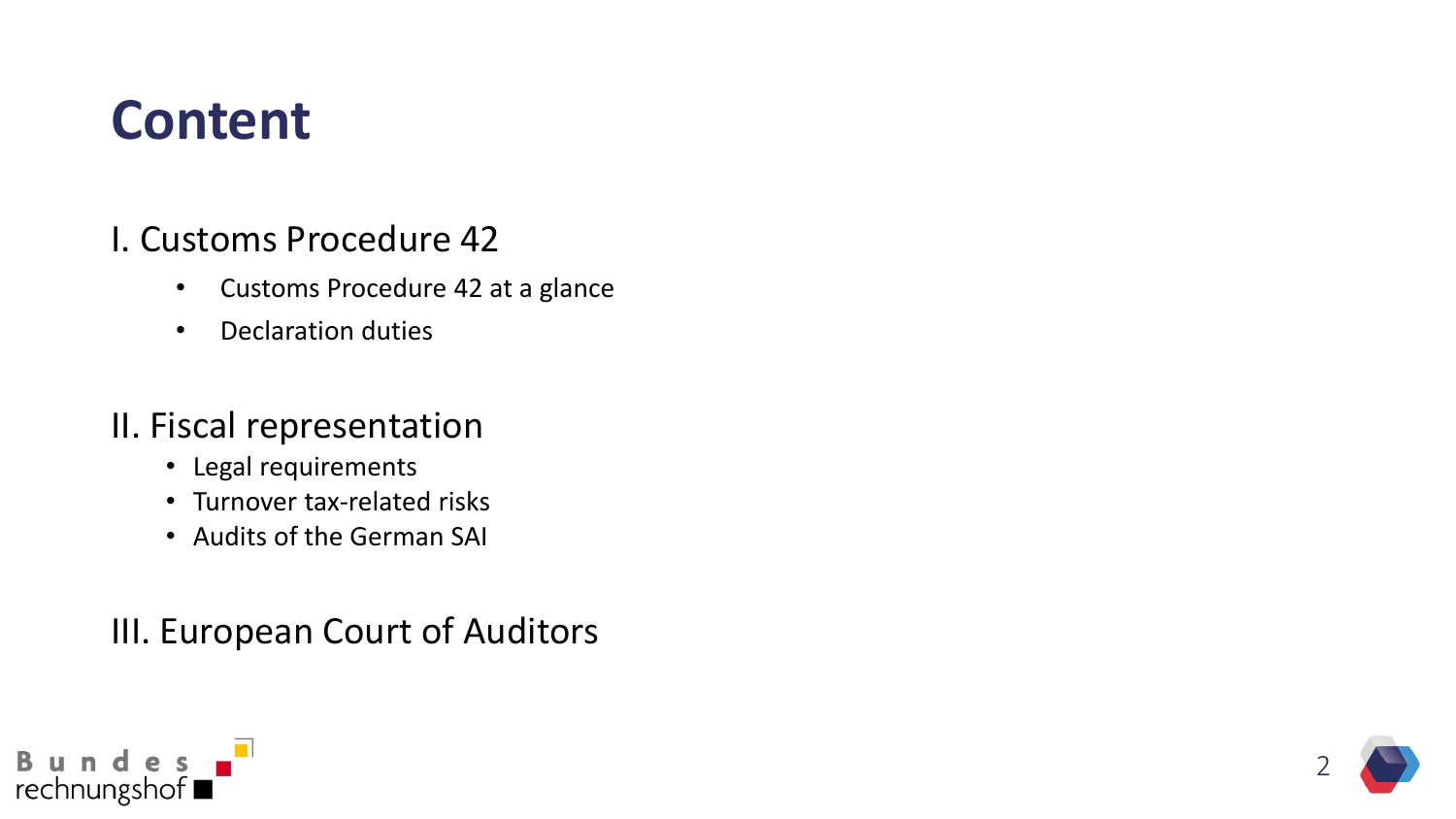#### **Audits of the German SAI**

- 2016/2017 Turnover tax-related fiscal representation
- 2019 Customs Procedure 42 from a customs law perspective
- 2019 Customs Procedure 42 from a turnover tax law perspective



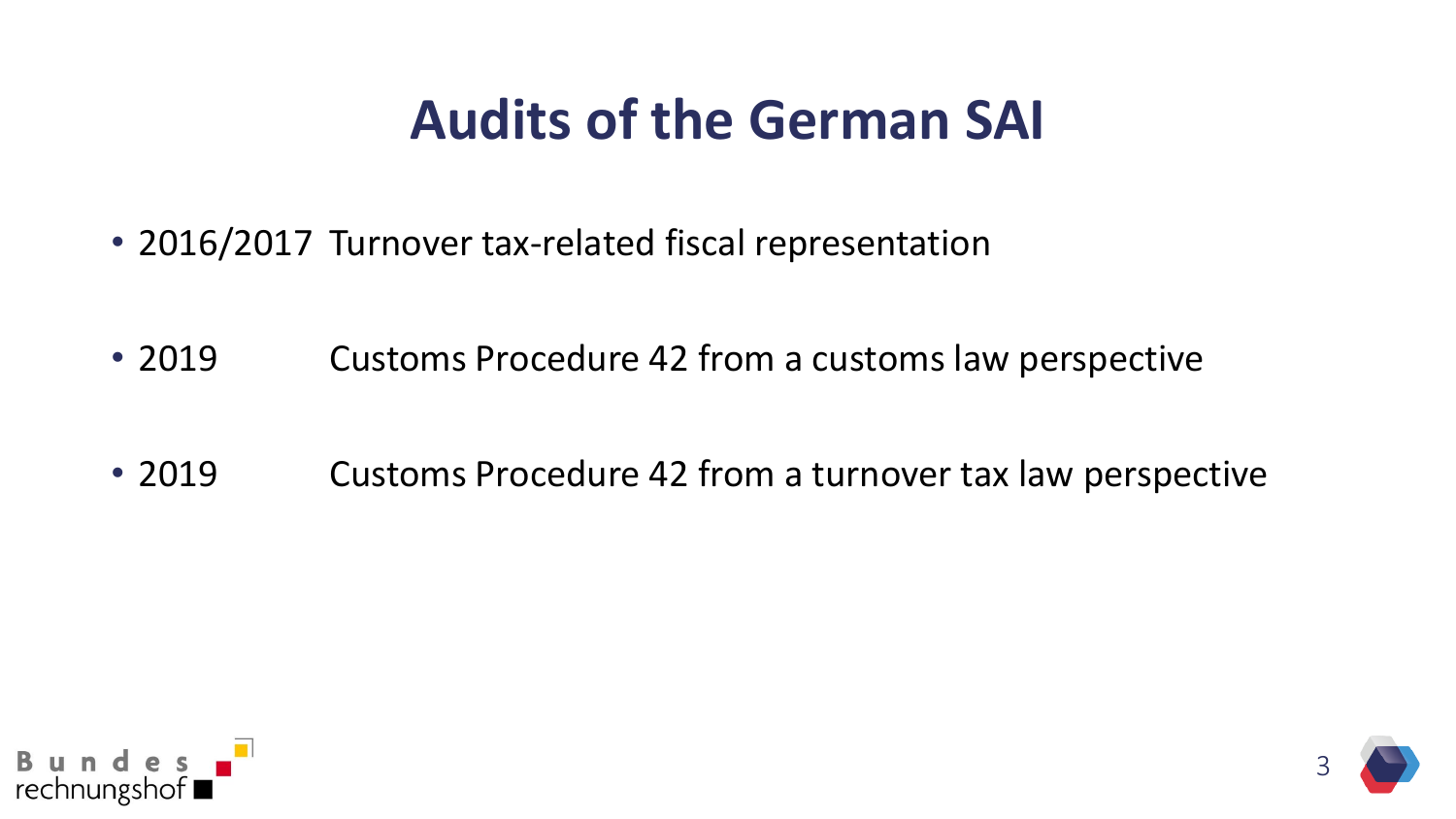#### **Customs Procedure 42 at a glance**



4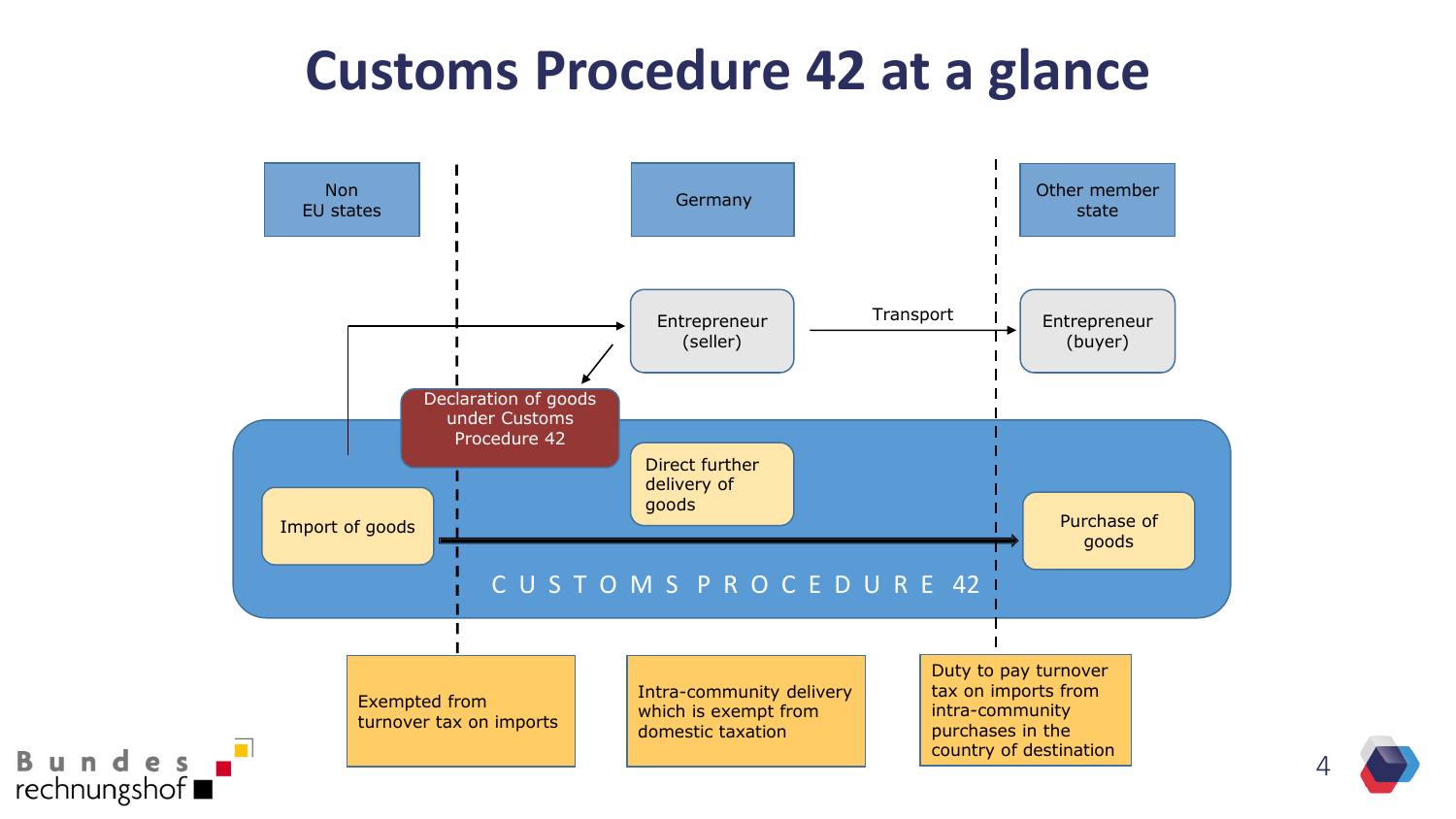#### **Declaration duties and data exchange**

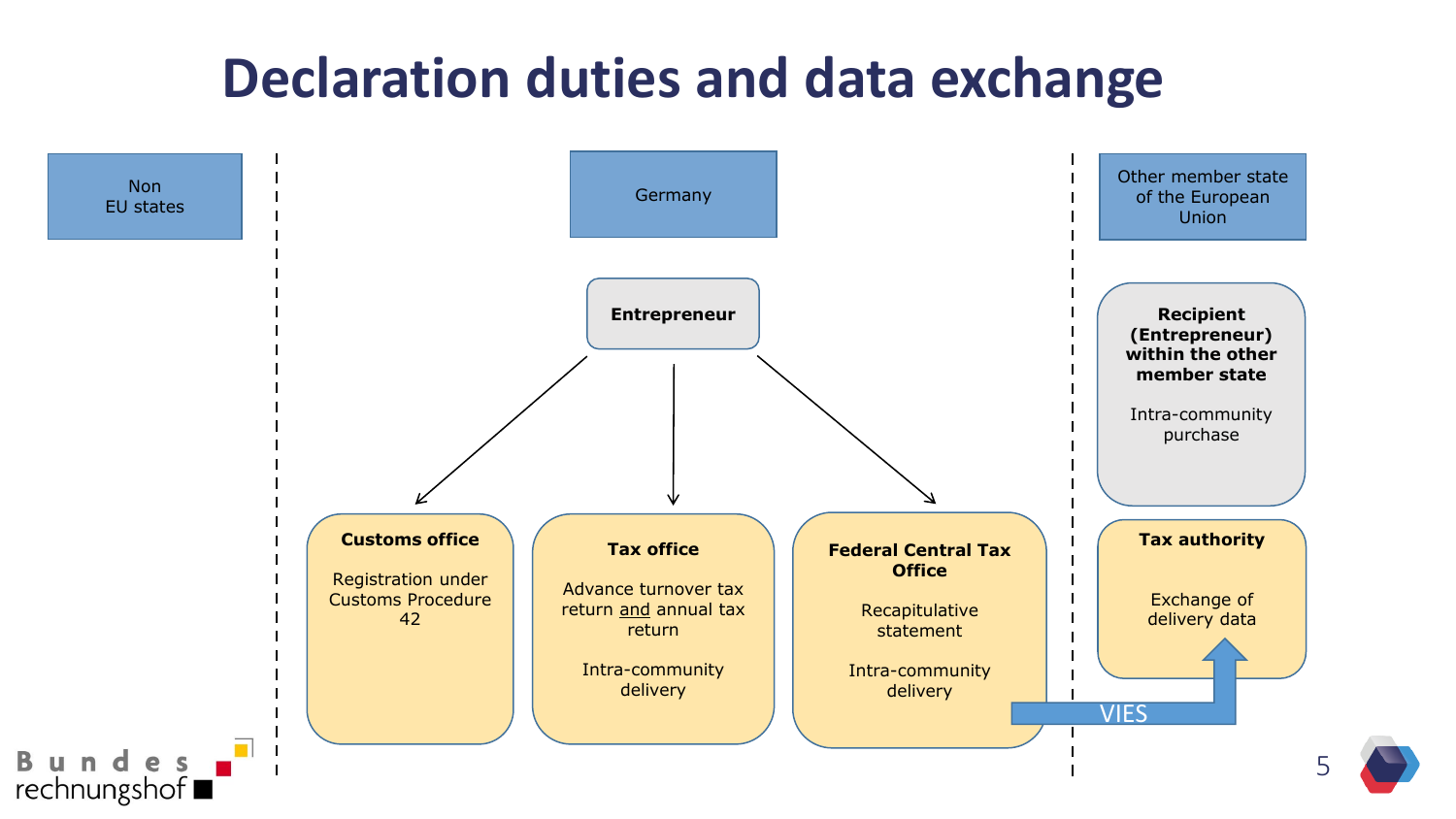### **Customs Procedure 42 - complexity**

#### Customs law

- EU entrepreneur
	- May submit customs declarations
- Non-EU entrepreneur
- vertices and the EU required on-EU entrepreneur<br>• May submit customs declarations<br>• Declaration of goods: Representative in the EU required<br>• Consumed the CU required on the EU required on the CU required on the CU require

#### Tax law

- Foreign entrepreneur
	- Registration with the Federal Central Tax Office (turnover tax identification number)
	- Registration with the tax office



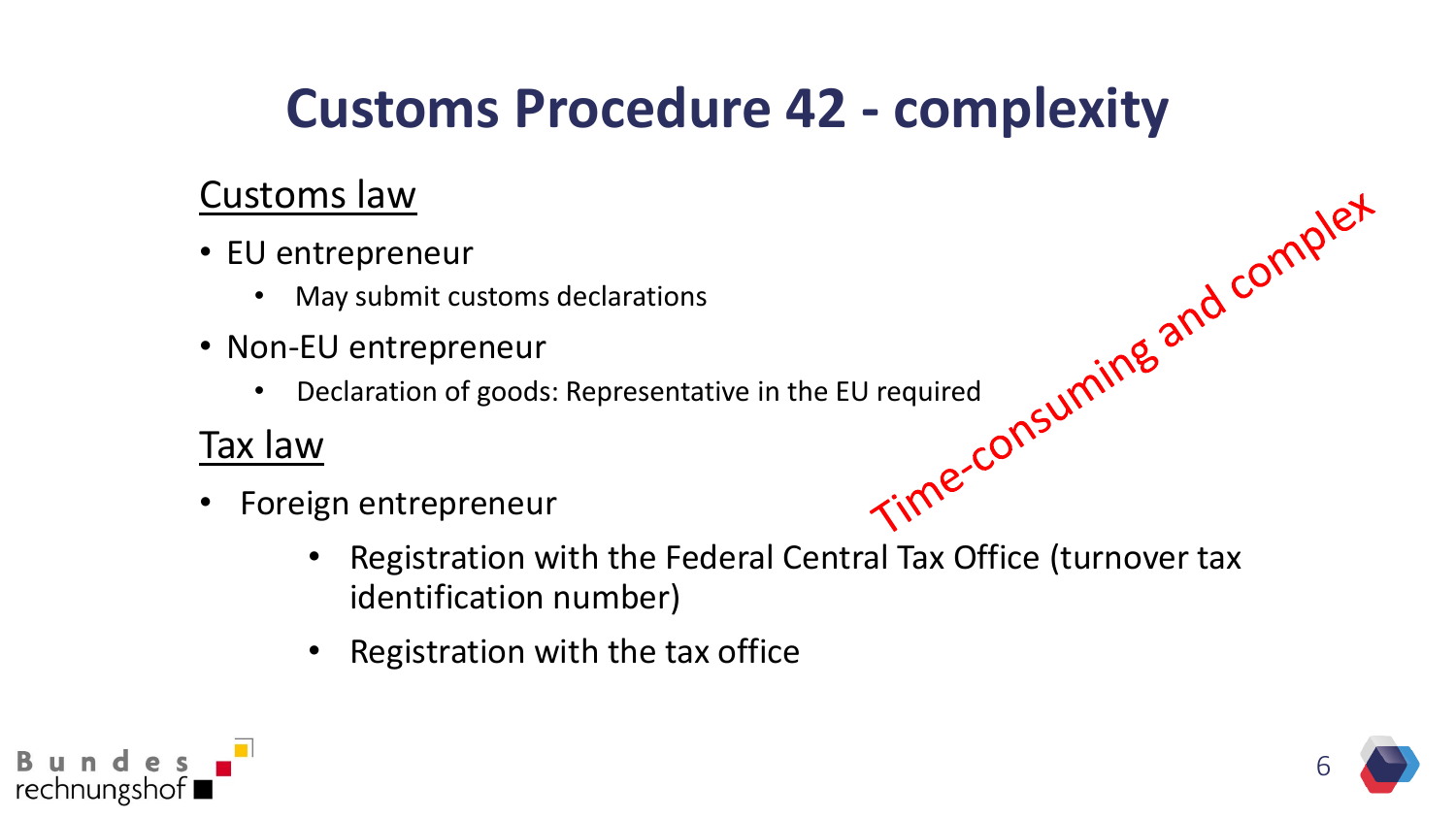#### **Basics – VAT-related fiscal representation**



7

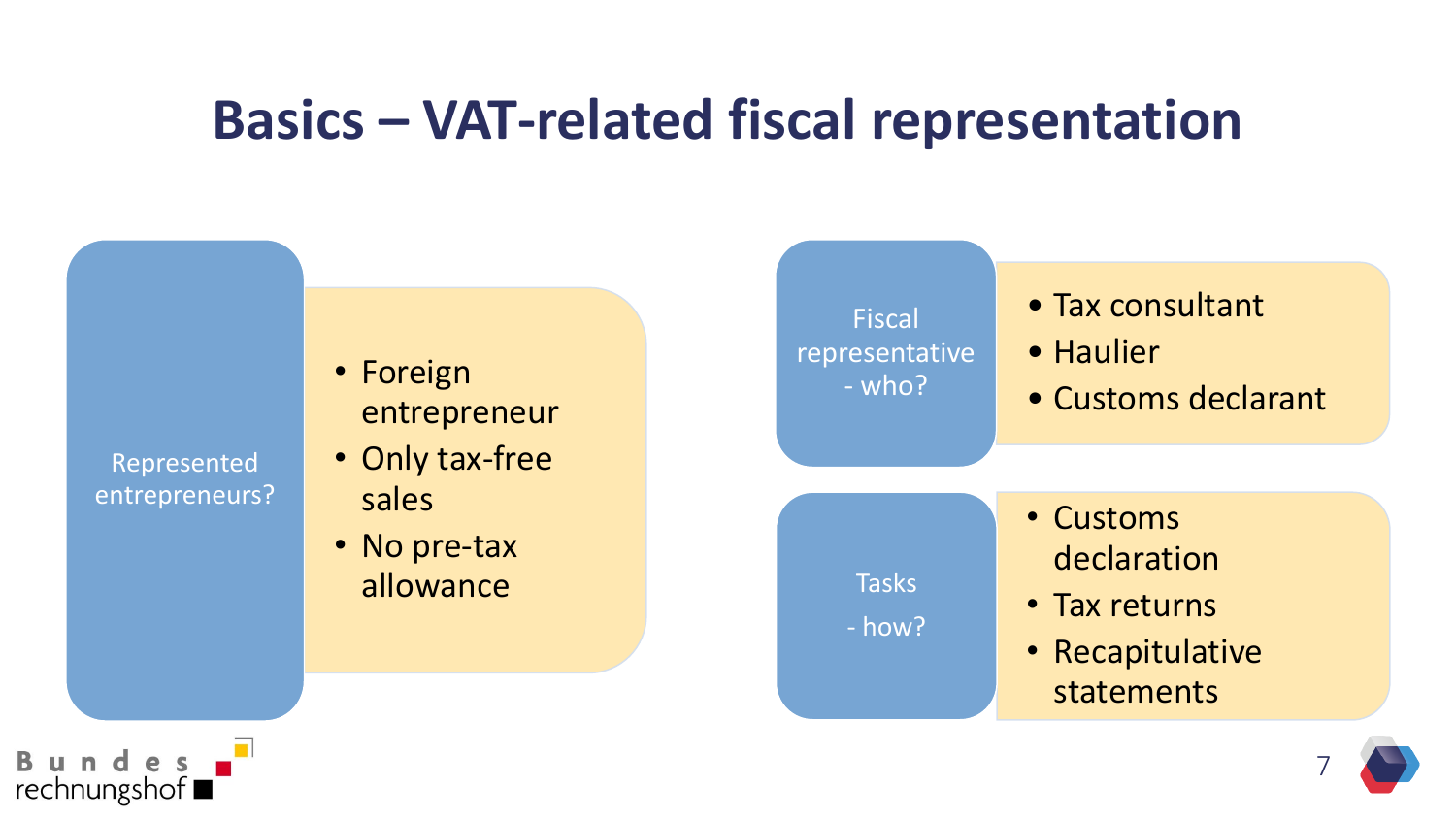## **Declaration duties of the fiscal representative**



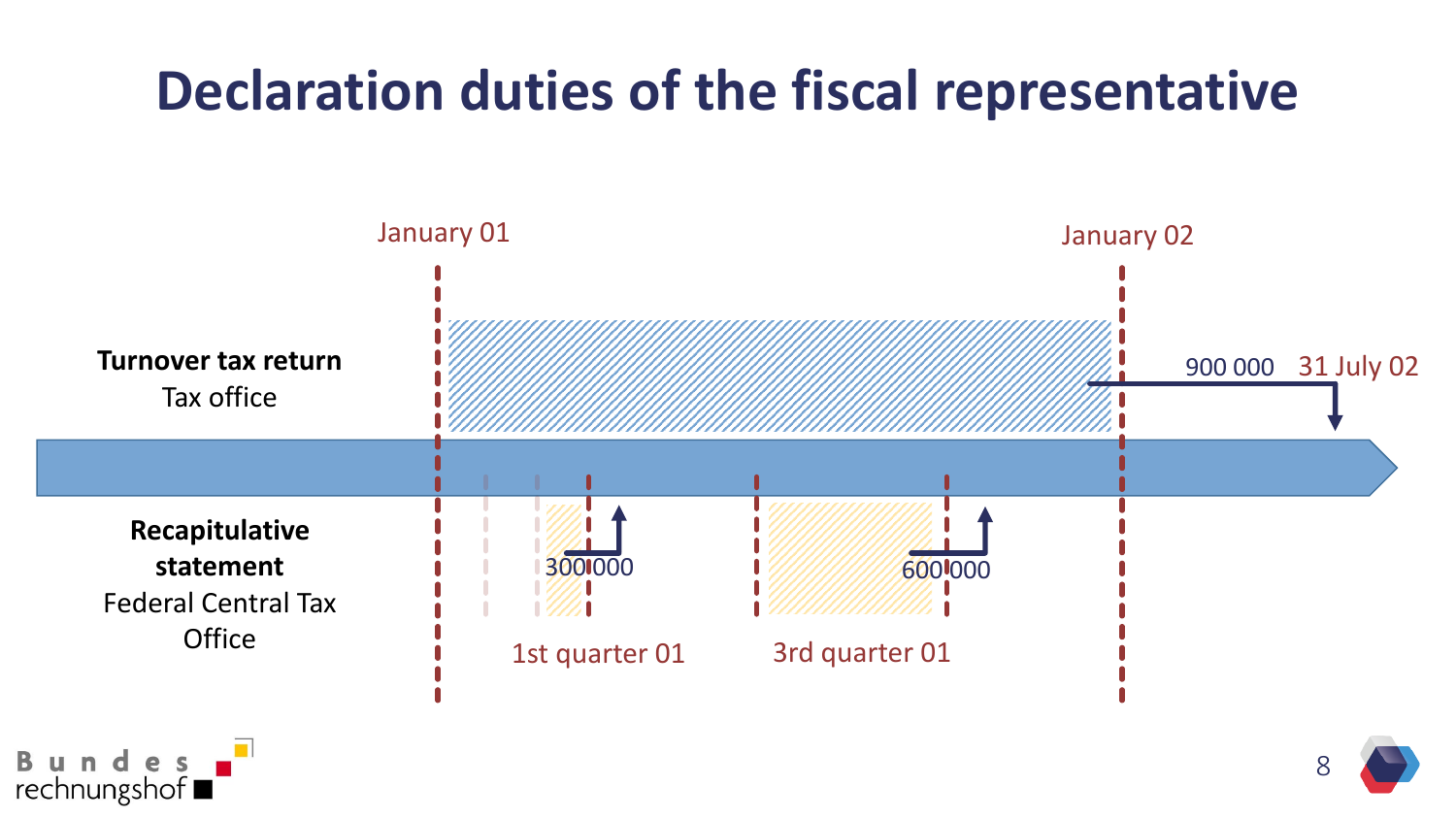## **Audit of turnover tax-related fiscal representation**

#### Audit preparation

- Data request to the Federal Central Tax Office
	- All fiscal representatives registered in Germany
		- Identifiable through industry code
- Result: 331 fiscal representatives are registered (as of 2015)
	- Of which 153 have been audited

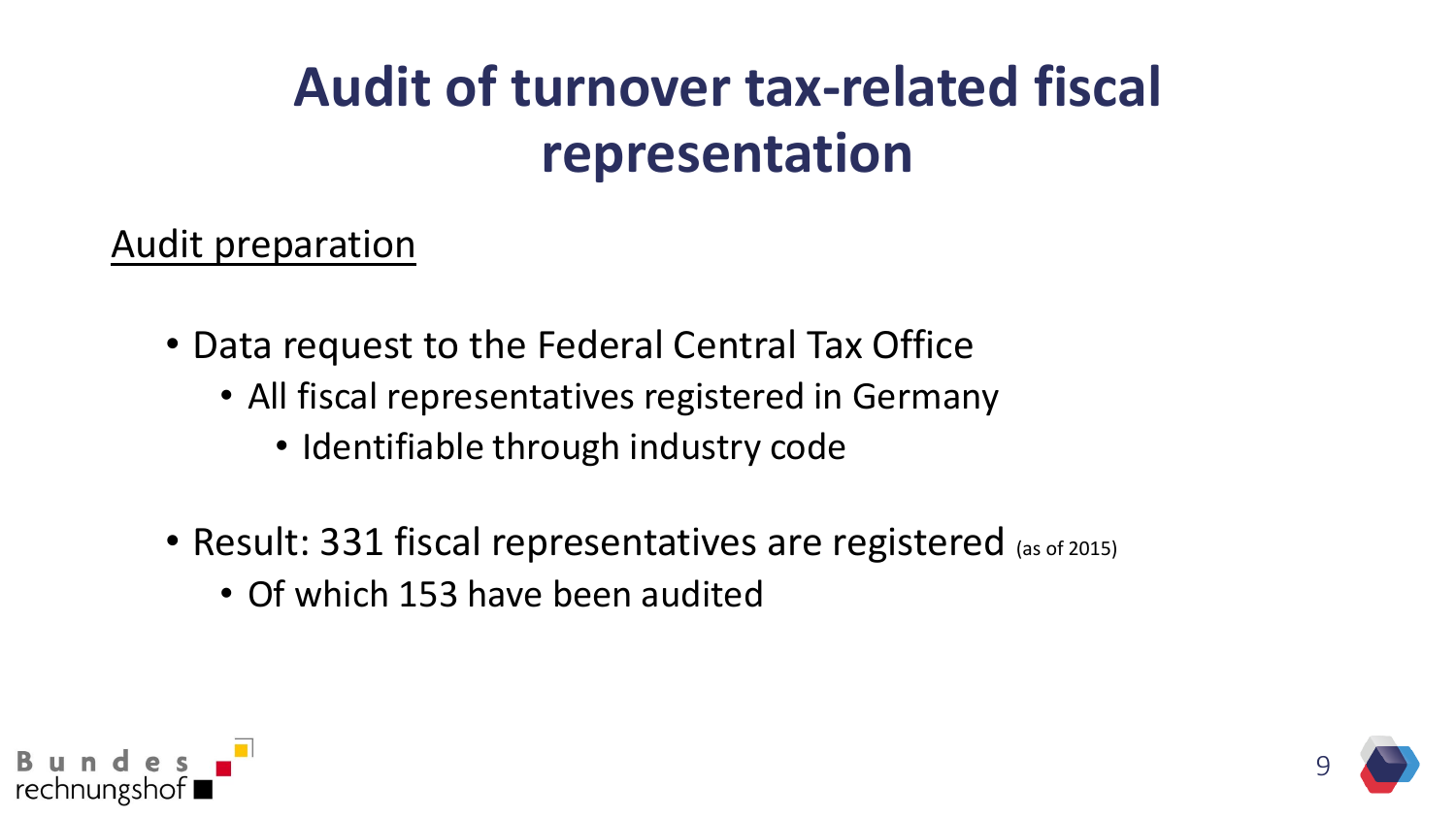## **Audit and Findings**

- Data requests relative to
	- Intra-community deliveries stated in the turnover tax return
	- Intra-community deliveries stated in the recapitulative statement
- The data stated in turnover tax return and recapitulative statement is often not identical

Not detected by tax bodies



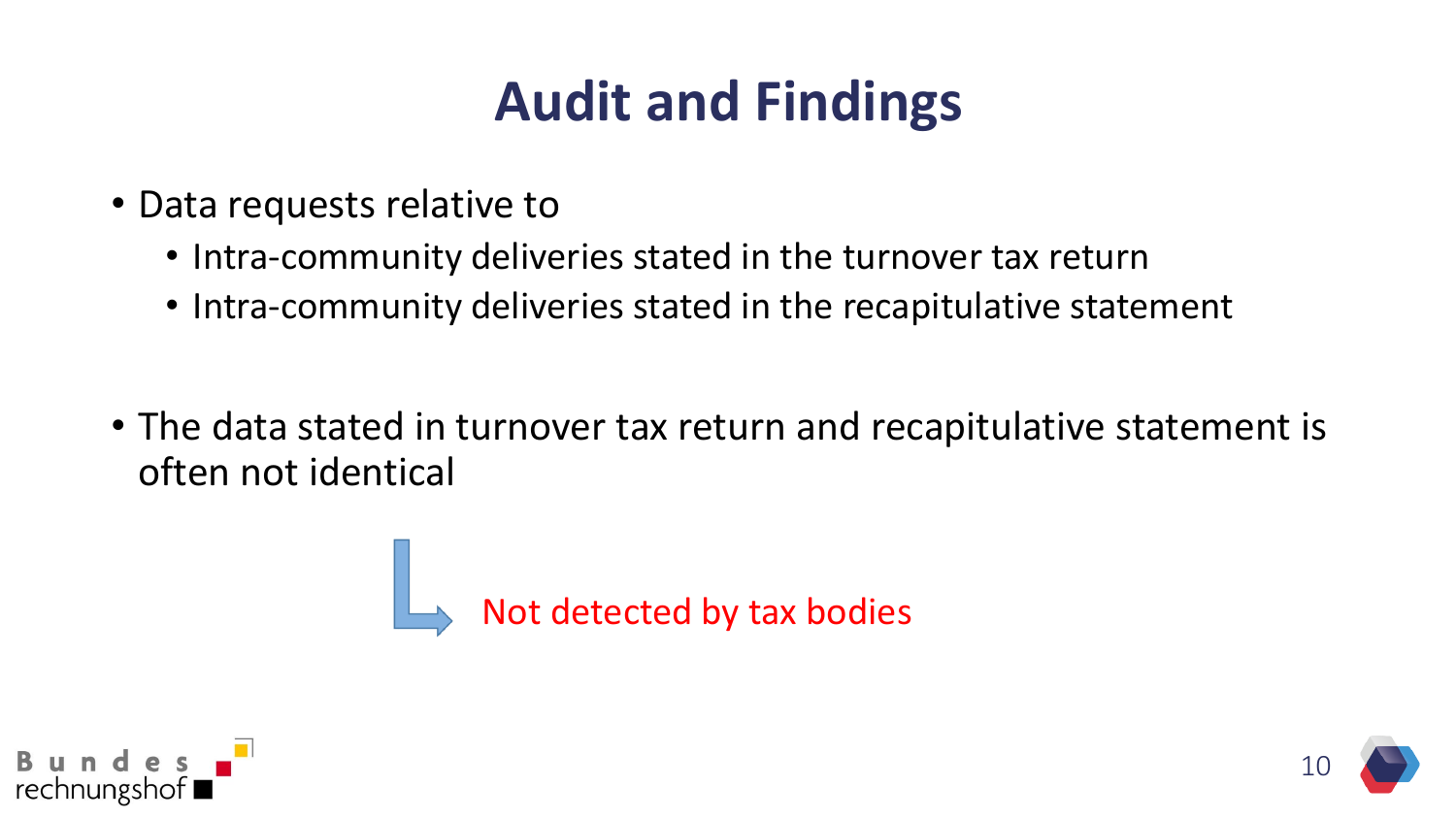#### **Different data in declarations**

#### Recapitulative statement (excerpt) Tax return (excerpt)  $2017$ <sup> $-$ </sup> Einlagebogen Nr. zur Zusammenfassenden Meldung für den Meldezeitraum  $\perp$ Difference: - Bitte weiße Felder ausfüllen oder Zankreuzen. Anleitung beachten 20  $02$ An das Einanzamt Eingangsstempe <u>m manamini manamini m</u> T ا×ا April Juli Okt. Jan. Umsatzsteuer-Identifikationsnummer €100 000 Mai Aug. Nov. **Feb Steuernumme** (USt-IdNr.) Bitte 9 Ziffern eintragen März Juni Sept. Dez. 01 DE 1234567890 Jan/Feb | April/Mai Juli/Aug | Okt/Nov Umsatzsteuererklärung 1. Quart. | 2. Quart. | 3. Quart. | 4. Quart. | German turnover 110 Berichtigte Steuererklärung (falls ja, bitte eine "1" eintragen)  $50$  17 1  $99|11$ Kalenderjahr Berichtigung 03 tax exemption (falls JA, bitte "x" eintragen) Meldung der Warenlieferungen vom Inland in das übrige Gemeinschaftsgebiet (§ 18a Abs. 7 Nr. 1 u. 2 Bitte beachten! UStG), der sonstigen Leistungen (§ 18a Abs. 7 Satz 1<br>Nr. 3 UStG) und der Lieferungen i.S.d. § 25b Abs. 2 legally admissible? Sonstige Leistungen bzw. Dreiecksgeschäfte sind in Spalte 3 UStG im Rahmen innergemeinschaftlicher<br>Dreiecksgeschäfte (§ 18a Abs. 7 Satz 1 Nr. 4 UStG) jeweils durch Eintragung der Ziffer "1" oder "2" entsprechend zu kennzeichnen. Wurden sowohl Warenlieferungen, sonstige Leistungen und/oder Dreiecksgeschäfte an denselben Unternehmer erbracht, sind diese in getrennten Zeilen anzugeben Actual taxation in -1  $\overline{\phantom{a}}$ -3 Sonstige Leistungen  $13$ country of USt-IdNr. des Summe der (falls JA, bitte 1 eintragen) Zeile Länder-Erwerbers/ Unternehmers Bemessungsgrundlagen Dreiecksgeschäfte  $-2-$ ┑ kennin einem anderen EUdestination? zeicher volle EUR (falls JA, bitte 2 eintragen) Mitgliedstaat .C N reie Lieferungen, sonstige Leistungen und uner XIX 1234567890 300.000 É XХ 600.000 叺 0987654321  $\overline{2}$ 32 Steuerfreie Umsätze mit Vorsteuerabzug  $\sqrt{2}$  $\overline{\mathbf{3}}$ I) Innergemeinschaftliche Lieferungen (§ 4 Nr. 1 Buchst. b UStG) 1 0 0 0 0 0 0 an Abnehmer mit USt-IdNr  $\blacksquare$ 900 000 and 000 000 contract to the 1000 000 contract of 1000 000 contract of 1000 000 contract of 1000 000 co B u n d e s<br>rechnungshof

11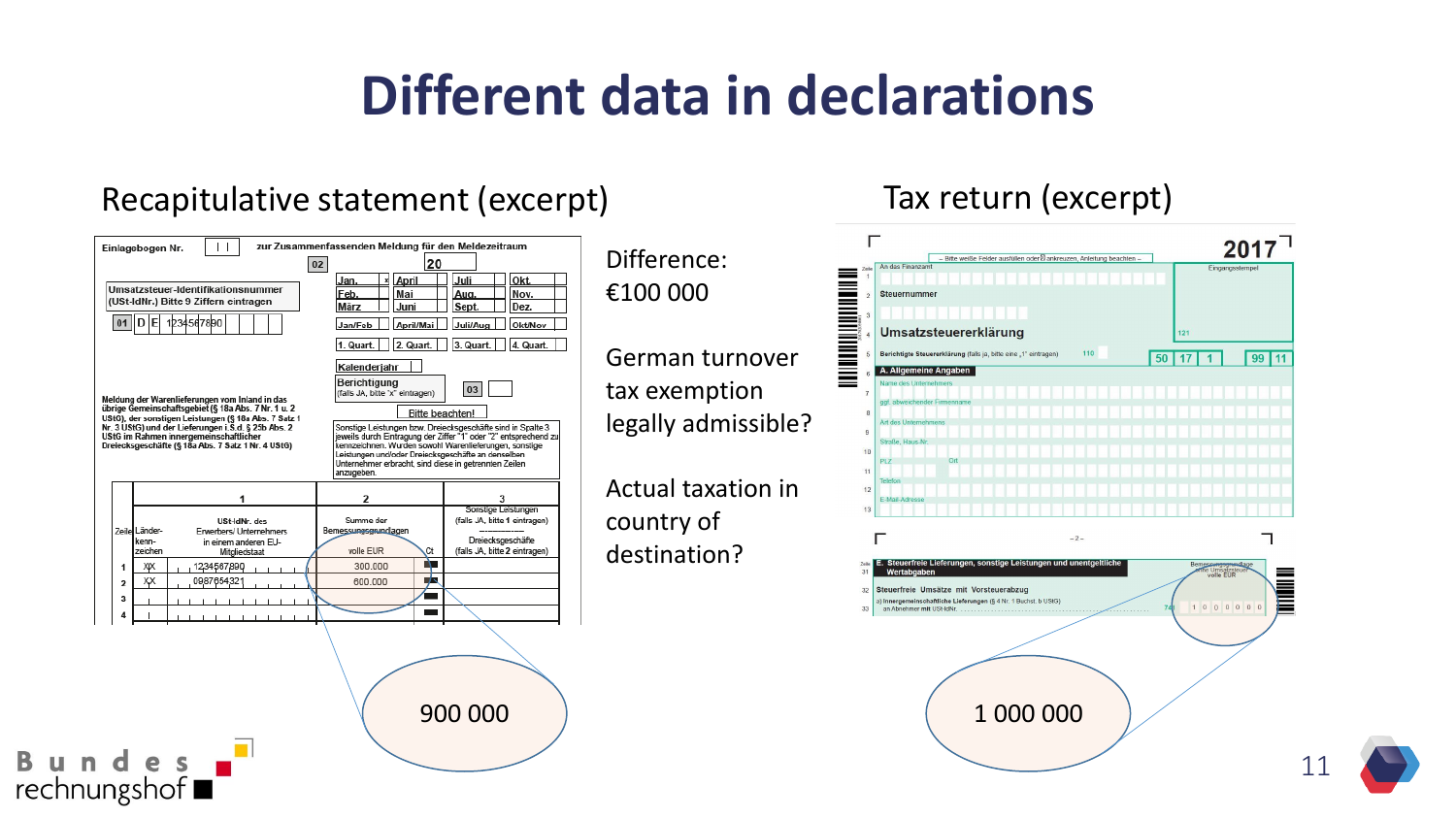## **Other findings**

- No cross-check between tax return and recapitulative statement
- Big time gap between turnover tax return and recapitulative statement
	- Cross-check is more difficult
- Opaque legal situation as to the recapitulative statement
- Represented companies are unknown to tax offices
	- Legality of fiscal representation is in question



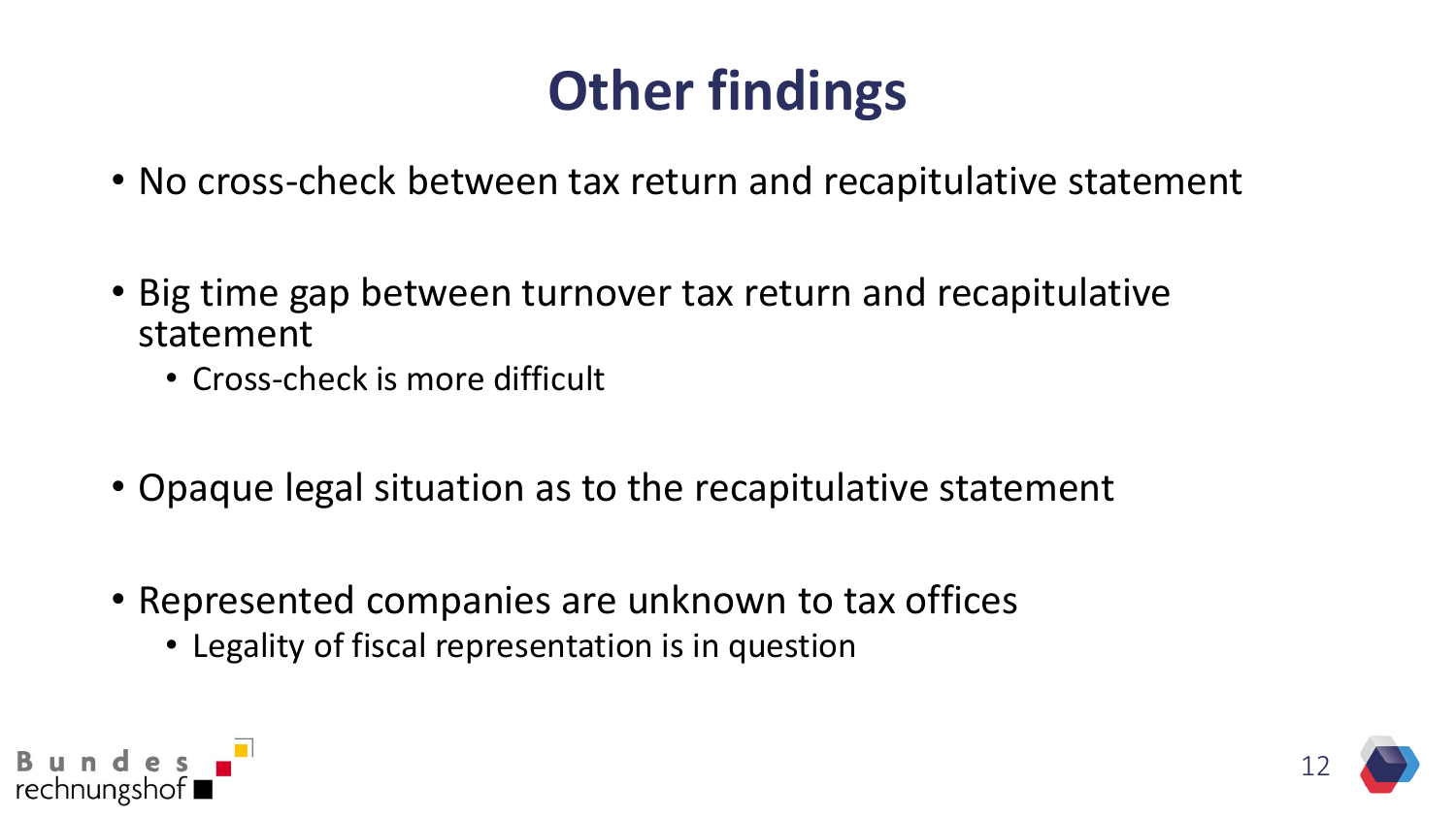#### **Recommendations and their implementation**

- Quarterly submission of advance turnover tax returns by fiscal representatives M
- List of represented companies  $\blacksquare$
- Clear rules governing the submission of recapitulative statements $\blacksquare$
- Cross-check <mark>区</mark>



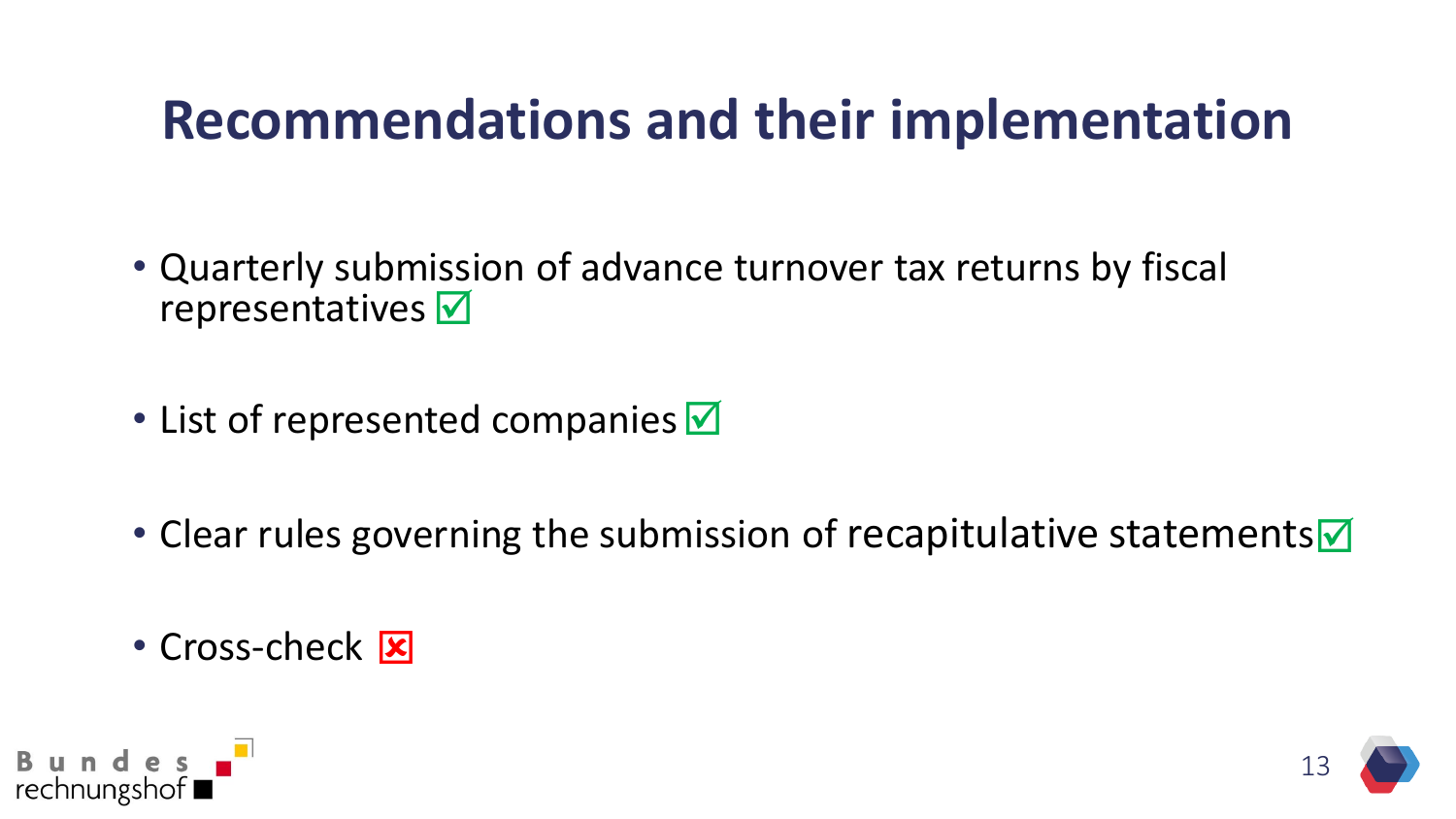## **Special reports of the European Court of Auditors**

- Special Report no. 13, 2011
	- Does the control of Customs Procedure 42 prevent and detect VAT evasion?
- Special Report no. 19, 2017
	- Import procedures: shortcomings in the legal framework and an ineffective implementation impact the financial interests of the EU